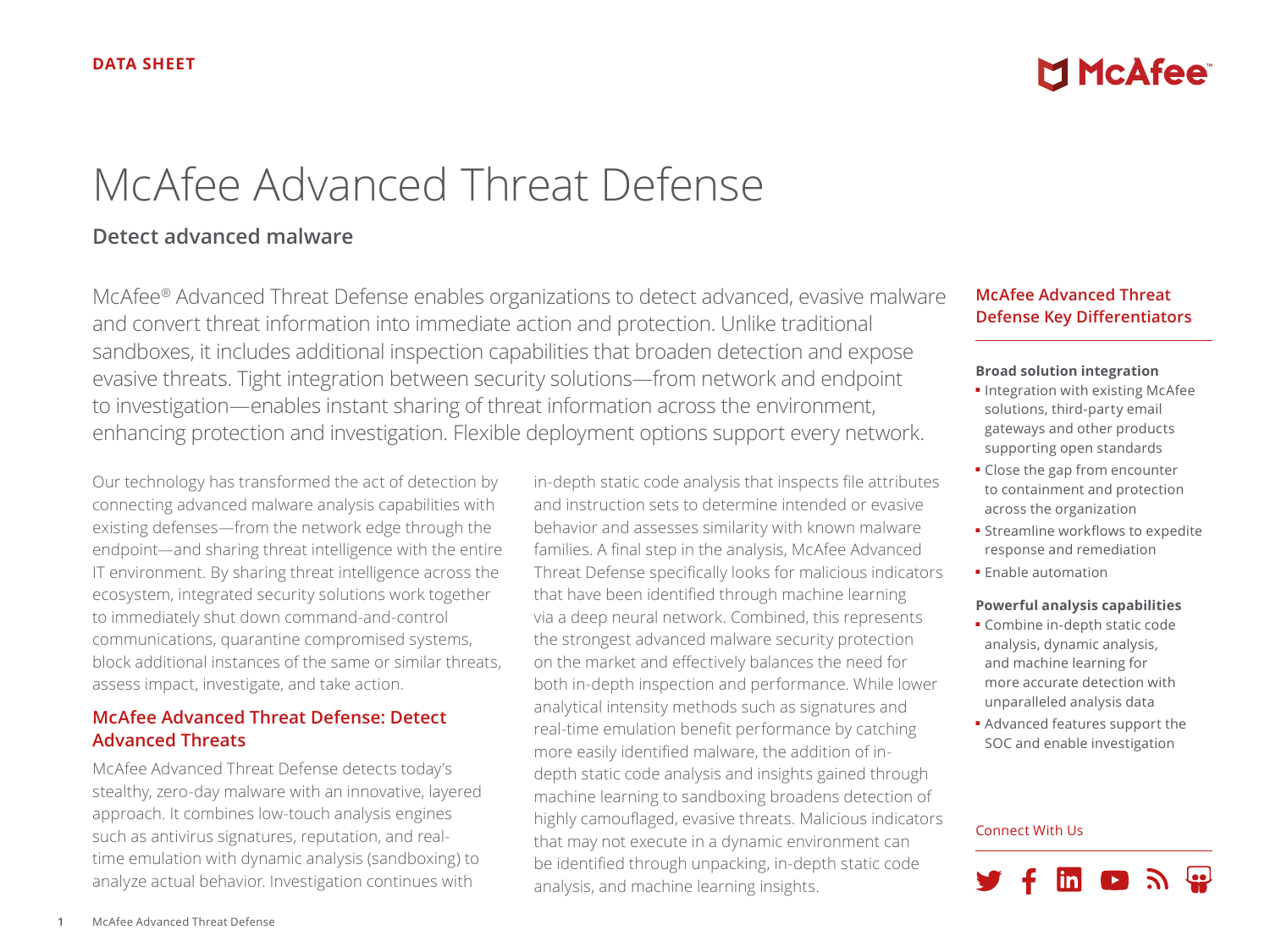Malware writers use packing to change the composition of the code or to hide it in order to evade detection. Most products cannot properly unpack the entire original (source) executable code for analysis. McAfee Advanced Threat Defense includes extensive unpacking capabilities that remove obfuscation, exposing the original executable code. It enables in-depth static code analysis to look beyond high-level file attributes for anomalies, analyzing attributes and instruction sets to determine the intended behavior.

Together, in-depth static code, machine learning, and dynamic analysis provide a complete, detailed evaluation of suspected malware. Unparalleled analysis output produces summary reports that provide broad understanding and action prioritization, and more detailed reports that provide analyst-grade data on malware.

# **Enhance protection**

Tight integration between McAfee Advanced Threat Defense and security devices—from the network edge through the endpoint—enables integrated security devices to take immediate action when McAfee Advanced Threat Defense convicts a file as malicious. This tight and automated integration between detect and protect is critical.

McAfee Advanced Threat Defense can integrate in different ways: direct with select security solutions, through McAfee Threat Intelligence Exchange, or through McAfee Advanced Threat Defense Email Connector.

A direct integration enables security solutions to take action on files convicted by McAfee Advanced Threat Defense. They can immediately incorporate threat intelligence into existing policy enforcement processes and block additional instances of the same or similar files from entering the network.

McAfee Advanced Threat Defense convictions appear in the integrated products' logs and dashboards as if the entire analysis had been completed onboard, streamlining workflows and enabling administrators to efficiently manage alerts by working through a single interface.

Integration with McAfee Threat Intelligence Exchange extends McAfee Advanced Threat Defense capabilities to additional defenses including McAfee Endpoint Protection and enables a broad range of integrated security solutions to access analysis results and indicators of compromise. If a file is convicted by McAfee Advanced Threat Defense, McAfee Threat Intelligence Exchange immediately publishes threat information via a reputation update to all integrated countermeasures within the organization.

#### **Flexible, centralized deployment**

- Reduce cost with centralized deployment that supports multiple protocols
- Flexible deployment options support every network

#### **Integrated Solutions**

- McAfee® Active Response
- McAfee® Advanced Threat Defense Email Connector
- McAfee® Enterprise Security Manager
- McAfee® ePolicy Orchestrator® software
- McAfee® Network Security Platform
- McAfee® Threat Intelligence Exchange
- − McAfee® Application Control
- − McAfee® Endpoint Protection
- − McAfee® Security for Email Servers
- − McAfee® Server Security
- McAfee® Web Gateway
- Bro Network Security Monitor
- TAXII (Trusted Automated eXchange of Indicator Information)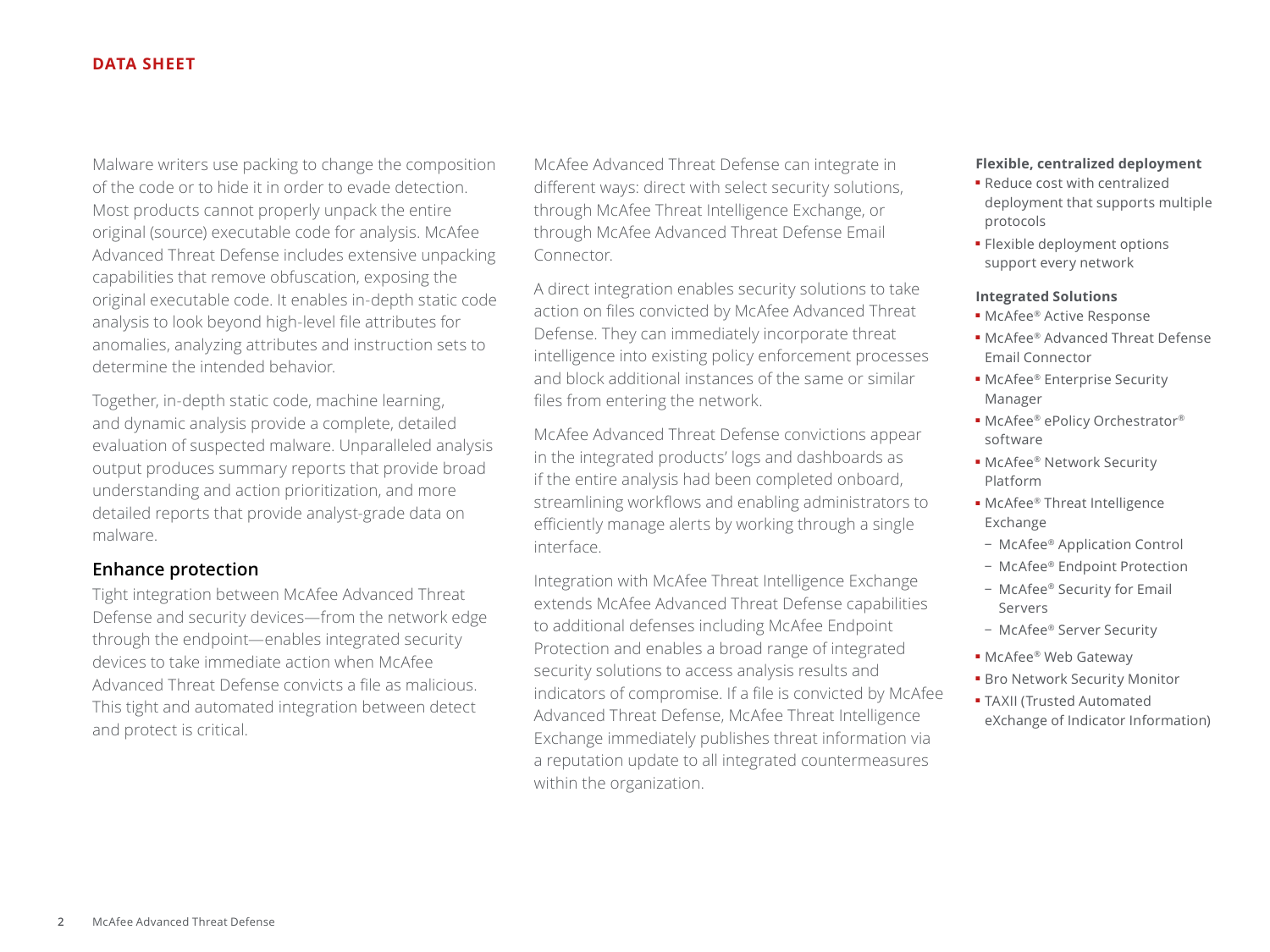McAfee Threat Intelligence Exchange-enabled endpoints can block patient-zero malware installations and provide proactive protection if the file appears in the future. McAfee Threat Intelligence Exchange-enabled gateways can prevent the file from entering the organization. Additionally, McAfee Threat Intelligence Exchangeenabled endpoints continue to receive file conviction updates when off-network, eliminating blind spots from out-of-band payload delivery.

McAfee Advanced Threat Defense Email Connector enables McAfee Advanced Threat Defense to receive email attachments for analysis from an email gateway. McAfee Advanced Threat Defense analyzes files in the attachments and returns a verdict to all active email gateways within the header of the message. The email gateway can then take policy-based action, such as deleting or quarantining the attachment, preventing the malware from infecting and spreading into the internal network. An offline mode enables email with attachments to be delivered to the end user while being scanned by McAfee Advanced Threat Defense. The email gateway does not wait for a verdict on the attachment. Administrators view attachment scanning results through McAfee Advanced Threat Defense or McAfee Threat Intelligence Exchange. For enhanced detection at the email server, McAfee Advanced Threat Defense integrates with McAfee Security for Email Servers through McAfee Threat Intelligence Exchange.

# **Threat-sharing to enhance and automate investigation**

To investigate and remediate an attack, organizations need comprehensive visibility with actionable intelligence to make better decisions and respond appropriately. McAfee Advance Threat Defense produces in-depth threat intelligence that is easily shared across your entire environment to enhance and automate investigations. Support for McAfee Data Exchange Layer (DXL) and REST application programming interfaces (APIs) facilitates integrations with other products and widely used threat-sharing standards, such as Structured Threat Information eXpression (STIX)/ Trusted Automated eXchange of Indicator Information (TAXII) further enables organizations to create, support, and expand a collaborative security ecosystem.

Within a McAfee ecosystem, McAfee Enterprise Security Manager consumes and correlates detailed file reputation and execution events from McAfee Advanced Threat Defense and other security systems to provide advanced alerting and historic views for enhanced security intelligence, risk prioritization, and real-time situational awareness. With indicator of compromise data from McAfee Advanced Threat Defense, McAfee Enterprise Security Manager will look back up to six months to hunt for indications of these artifacts in any network or system data it has retained. It can reveal systems that have previously communicated with newly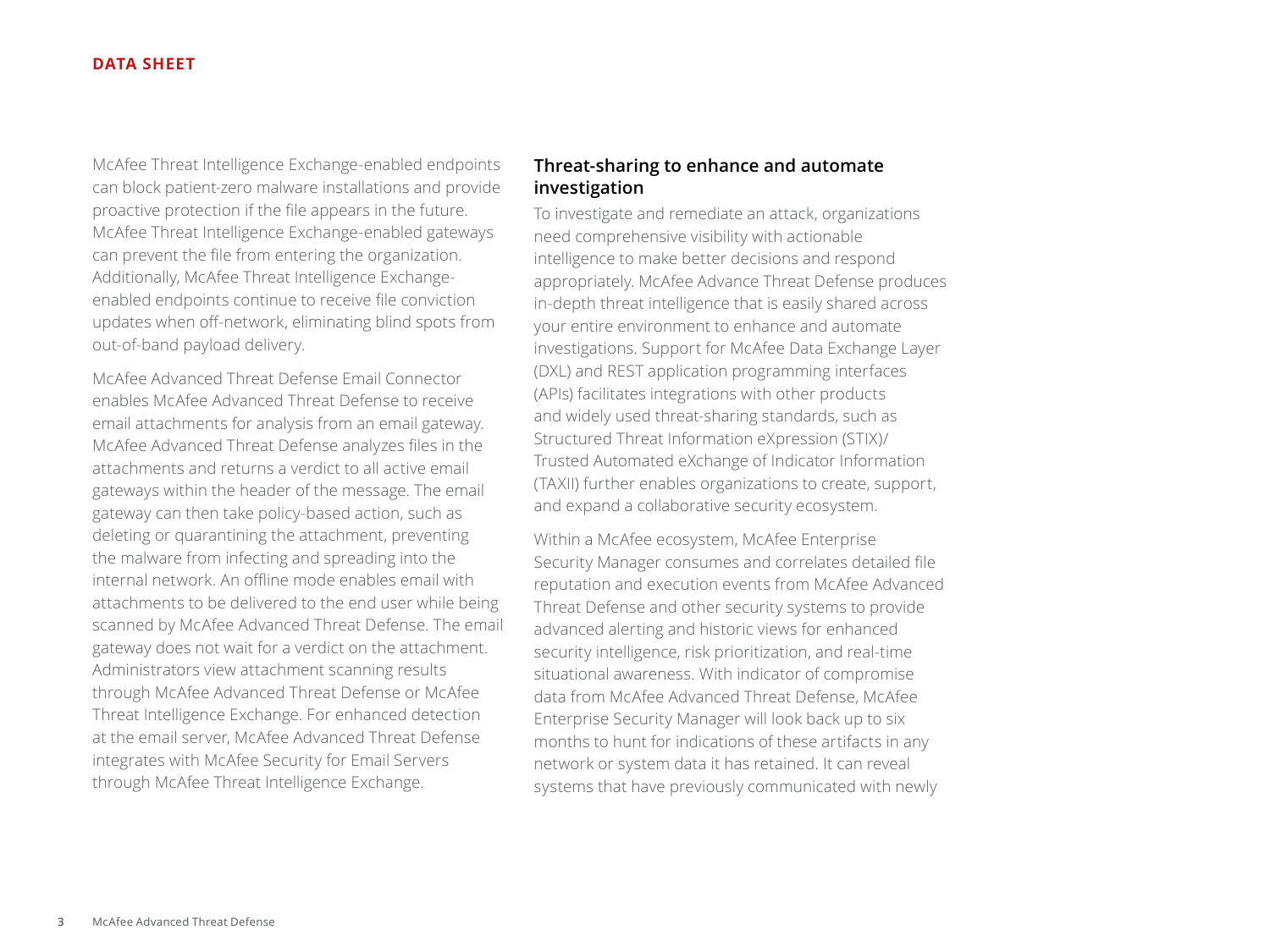identified malware sources. Tight integration with McAfee Endpoint Protection, McAfee Threat Intelligence Exchange, and McAfee Active Response optimizes security operations response and efficiency with visibility and action such as issuing new configurations, implementing new policies, removing files, and deploying software updates that can proactively mitigate risk. Informed action is easily taken when infected endpoints across the network are automatically identified by McAfee Active Response and listed in McAfee Advanced Threat Defense reports. Analyst efficiency is increased when these detailed reports are viewed from a single workspace within McAfee Active Response.

# **Advanced capabilities support investigation**

McAfee Advanced Threat Defense offers numerous, advanced capabilities including:

- **Configurable operating system and application support:** Tailor analysis images with select environment variables to validate threats and support investigation.
- **User interactive mode:** Enables analysts to interact directly with malware samples.
- **Extensive unpacking capabilities:** Reduces investigation time from days to minutes.
- **Full logic path:** Enables deeper sample analysis by forcing execution of additional logic paths that remain dormant in typical sandbox environments.
- **Sample submission to multiple virtual environments:** Speeds investigation by determining which environment variables are needed for file execution.
- **Detailed reports:** Provide critical information for investigation including MITRE ATT&CK™ mapping, disassembly output, memory dumps, graphical function call diagrams, embedded or dropped file information, user API logs, and PCAP information. Threat time lines help visualize attack execution steps.
- **Bro Network Security Monitor integration:** Deploy Bro sensor to a suspected network segment to monitor and capture traffic and forward files to McAfee Advance Threat Defense for inspection.

# **Deployment**

Flexible advanced threat analysis deployment options support every network. McAfee Advanced Threat Defense is available as an on-premises appliance or a virtual form factor, with support for both private and public cloud with availability in the Azure Marketplace.



Figure 1. Timeline activity visualizes execution steps of the analyzed threat.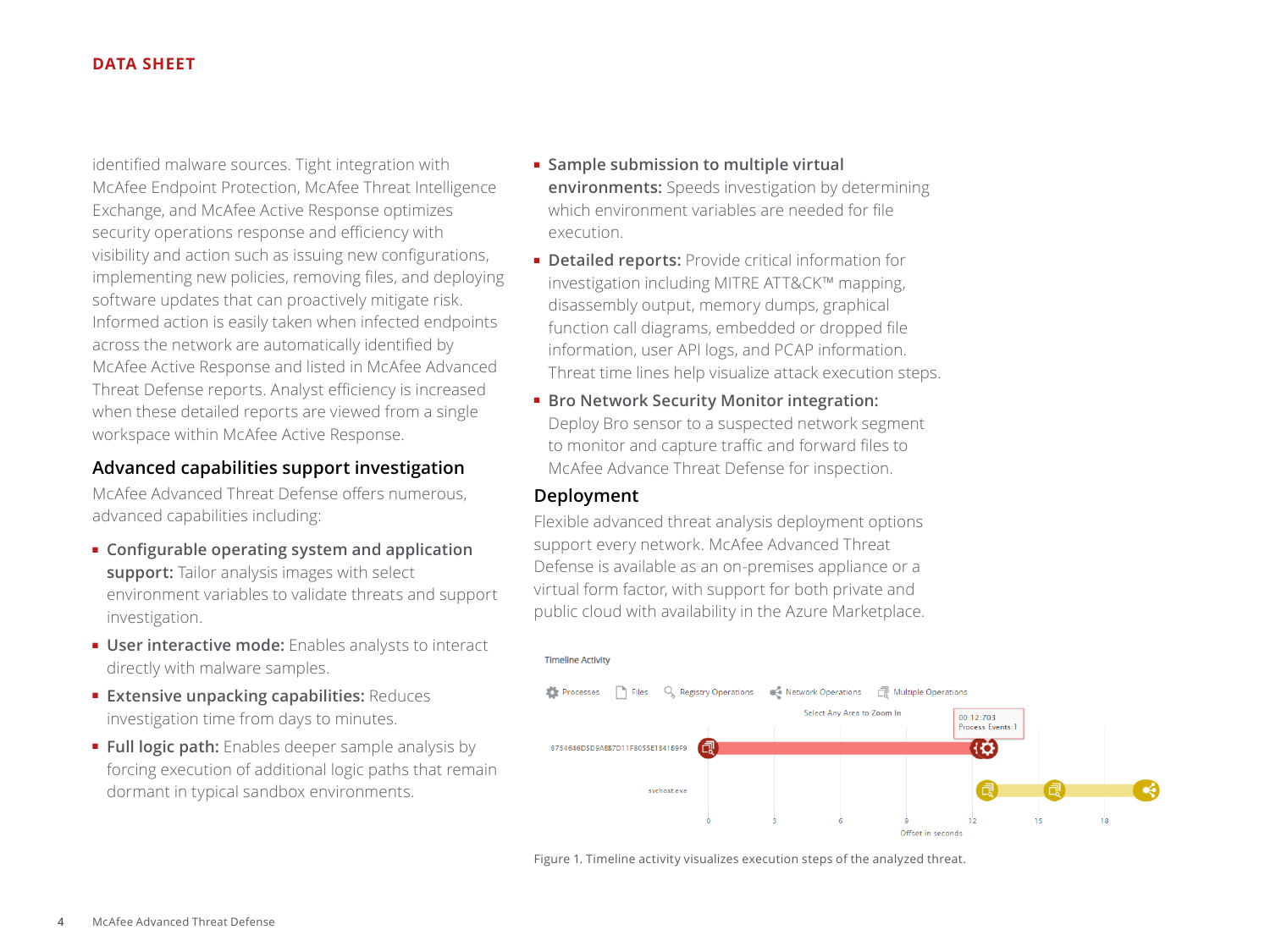| Filename                                           |                                                    | 2015-05-07-Alpha-Crypt-ransomware-sample exe (2)  |                                                               |                                                          |                                                            | M McAfee <sup>-</sup>                                        |                                                          |                                                               |                                                          |                                                        |                                                   |
|----------------------------------------------------|----------------------------------------------------|---------------------------------------------------|---------------------------------------------------------------|----------------------------------------------------------|------------------------------------------------------------|--------------------------------------------------------------|----------------------------------------------------------|---------------------------------------------------------------|----------------------------------------------------------|--------------------------------------------------------|---------------------------------------------------|
| <b>File Hash</b>                                   |                                                    | A08784F5691A0A8CE6249E1981DEA82C                  |                                                               |                                                          | <b>Tactics   Techniques</b>                                |                                                              |                                                          |                                                               |                                                          |                                                        |                                                   |
| <b>Threat Level</b>                                |                                                    |                                                   |                                                               | 8                                                        | 24                                                         |                                                              |                                                          |                                                               |                                                          |                                                        | О                                                 |
| <b>Initial Access</b><br>0/10 Techniques Used      | <b>Execution</b><br>5/24 Techniques Used           | <b>Persistence</b><br>2/40 Techniques Used        | <b>Privilege</b><br><b>Escalation</b><br>2/20 Techniques Used | <b>Defense Evasion</b><br>10/48 Techniques Used          | <b>Credential</b><br><b>Access</b><br>0/15 Techniques Used | <b>Discovery</b><br>3/18 Techniques Used                     | Lateral<br><b>Movement</b><br>1/15 Techniques Used       | <b>Collection</b><br>0/13 Techniques<br><b>Used</b>           | <b>Exfiltration</b><br>2/9 Techniques Used               | <b>Command and</b><br>Control<br>4/19 Techniques Used  |                                                   |
| <b>Drive-by Compromise</b>                         | CMSTP                                              | <b>Accessibility Features</b>                     | <b>Access Token</b><br><b>Manipulation</b>                    | <b>Access Token</b><br>Manipulation                      | <b>Account Manipulation</b>                                | <b>Account Discovery</b>                                     | <b>Application Deployment</b><br><b>Software</b>         | <b>Audio Capture</b>                                          | <b>Automated Exfiltration</b>                            | Commonly Used Port                                     |                                                   |
| <b>Exploit Public Facing</b><br><b>Application</b> | <b>Command Line</b><br>tertace                     | <b>AppCert DLLs</b>                               | <b>Accessibility Features</b>                                 | <b>BITS Jobs</b>                                         | <b>Brute Force</b>                                         | <b>Application Window</b><br><b>Discovery</b>                | <b>Distributed Component</b><br><b>Object Model</b>      | <b>Automated Collection</b>                                   | <b>Data Compressed</b>                                   | <b>Communication Through</b><br><b>Removable Media</b> |                                                   |
| <b>Hardware Additions</b>                          | <b>Control Panel Rems</b>                          | <b>Applnit DLLS</b>                               | <b>AppCert DLL:</b>                                           | <b>Binary Padding</b>                                    | <b>Credential Dumping</b>                                  | <b>Browser Bookmark</b><br><b>Discovery</b>                  | <b>Exploitation of Remote</b><br><b>Services</b>         | <b>Clipboard Data</b>                                         | <b>Data Encrypted</b>                                    | <b>Connection Proxy</b>                                |                                                   |
| <b>Replication Through</b><br>Removable Media      | <b>Dynamic Data</b><br>Exchange                    | <b>Application Shimming</b>                       | <b>Apoint DLLS</b>                                            | <b>Bypass User Account</b><br>Control                    | <b>Credentials in Files</b>                                | <b>File and Directory</b><br><b>Discovery</b>                | <b>Logon Scripts</b>                                     | <b>Data Staged</b>                                            | sta Transfer Size Limi                                   | <b>Custom Command and</b><br><b>Control Protocol</b>   |                                                   |
| Spearphishing<br><b>Atlachment</b>                 | <b>Execution through API</b>                       | <b>Authentication Package</b>                     | <b>Application Shimming</b>                                   | <b>CMSTP</b>                                             | <b>Credentials in Registry</b>                             | <b>Network Service</b><br><b>Scanning</b>                    | Pass the Hash                                            | <b>Data from</b><br><b>Information</b><br><b>Repositories</b> | <b>Exhibition Over Atternative</b><br>Protocol           | <b>Custom Cryptographic</b><br>Protocol                |                                                   |
| <b>Spearphishing Link</b>                          | <b>Execution through</b><br><b>Module Load</b>     | <b>BITS Jobs</b>                                  | <b>Bypass User Account</b><br>Control                         | <b>Code Signing</b>                                      | <b>Exploitation for</b><br><b>Credential Access</b>        | Network Share Discovery                                      | Pass the Ticket                                          | <b>Data from Local</b><br><b>System</b>                       | <b>Exhibration Over Command</b><br>and Control Channel   | Data Encoding                                          |                                                   |
| Spearphishing via<br>Service                       | <b>Exploitation for Client</b><br><b>Execution</b> | Bootkit                                           | <b>DLL Search Order</b><br><b>Hijacking</b>                   | <b>Component Firmware</b>                                | <b>Forced Authentication</b>                               | <b>Password Policy</b><br><b>Discovery</b>                   | <b>Remote Desktop</b><br>Protocol                        | <b>Data from Network</b><br><b>Shared Drive</b>               | <b>Exhibation Over Other</b><br><b>Network Medium</b>    | <b>Data Obluscation</b>                                |                                                   |
| <b>Supply Chain</b><br>Compromise                  | <b>Graphical User</b><br>Interface                 | <b>Browser Extensions</b>                         | <b>Exploitation for Privilege</b><br>Escalation               | <b>Component Object Model Hooking</b><br><b>Hiadking</b> |                                                            | <b>Peripheral Device</b><br><b>Discovery</b>                 | <b>Remote File Copy</b>                                  | <b>Data from</b><br><b>Removable Media</b>                    | <b>Exhibration Over Physical</b><br><b>Medium</b>        | <b>Domain Fronting</b>                                 |                                                   |
| <b>Trusted Relationship</b>                        | <b>InstallUtil</b>                                 | <b>Change Default File Association</b>            | <b>Extra Window Memory</b><br><b>Injection</b>                | <b>Control Panel Items</b>                               | <b>Input Capture</b>                                       | <b>Permission Groups</b><br><b>Discovery</b>                 | <b>Remote Services</b>                                   | <b>Email Collection</b>                                       | <b>Scheduled Transfer</b>                                | <b>Falback Channels</b>                                |                                                   |
| <b>Valid Accounts</b>                              | <b>LSASS Driver</b>                                | <b>Component Firmware</b>                         | <b>File System Permissions</b><br><b>Weakness</b>             | <b>DCShadow</b>                                          | Kerberoasting                                              |                                                              | <b>Replication Through</b><br><b>Removable Media</b>     | <b>Input Capture</b>                                          |                                                          | <b>Multi-Stage Channels</b>                            |                                                   |
|                                                    | <b>Mshta</b>                                       | <b>Component Object Model Hijacking</b>           | Hooking                                                       | <b>DLL Search Order</b><br><b>Hijacking</b>              | <b>LLMNR/NRT-NS</b><br>Poisoning                           | Query Registry                                               | <b>Shared Webroot</b>                                    | <b>Man in the Browser</b>                                     |                                                          | <b>Multi-hop Proxy</b>                                 |                                                   |
|                                                    | $ -$                                               | $-1.11$                                           | $-$<br>- 1                                                    | max more to the                                          | $\mathbf{a} \in \mathcal{A}$<br>Filename                   |                                                              | 2015-05-07-Alpha-Crypt-ransomware-sample exe (2)         |                                                               |                                                          |                                                        |                                                   |
|                                                    |                                                    |                                                   |                                                               |                                                          | <b>File Hash</b>                                           |                                                              | A08784F5691A0A8CE6249E1981DEA82C                         |                                                               |                                                          |                                                        | <b>Tactics   Technig</b>                          |
|                                                    |                                                    |                                                   |                                                               |                                                          | <b>Threat Level</b>                                        |                                                              |                                                          |                                                               |                                                          | 8                                                      | 24                                                |
|                                                    |                                                    | Figure 2. Results map to MITRE ATT&CK™ framework. |                                                               |                                                          | <b>Initial Access</b>                                      | <b>Execution</b><br>0.140 Techniques Hard<br><b>KIDATA</b> N | <b>Persistence</b><br>2740 Techniques Hand<br>uses liked |                                                               | Privilege<br><b>Escalation</b><br>2 / 20 Techniques Hard | <b>Defense Evasion</b><br>40 / 48 Techniques Head      | <b>Credential</b><br><b>Access</b><br>0.145 Techn |



**McAfee** 

Figure 3. A filtered view of the results displayed in Figure 2 focuses report on identified techniques.